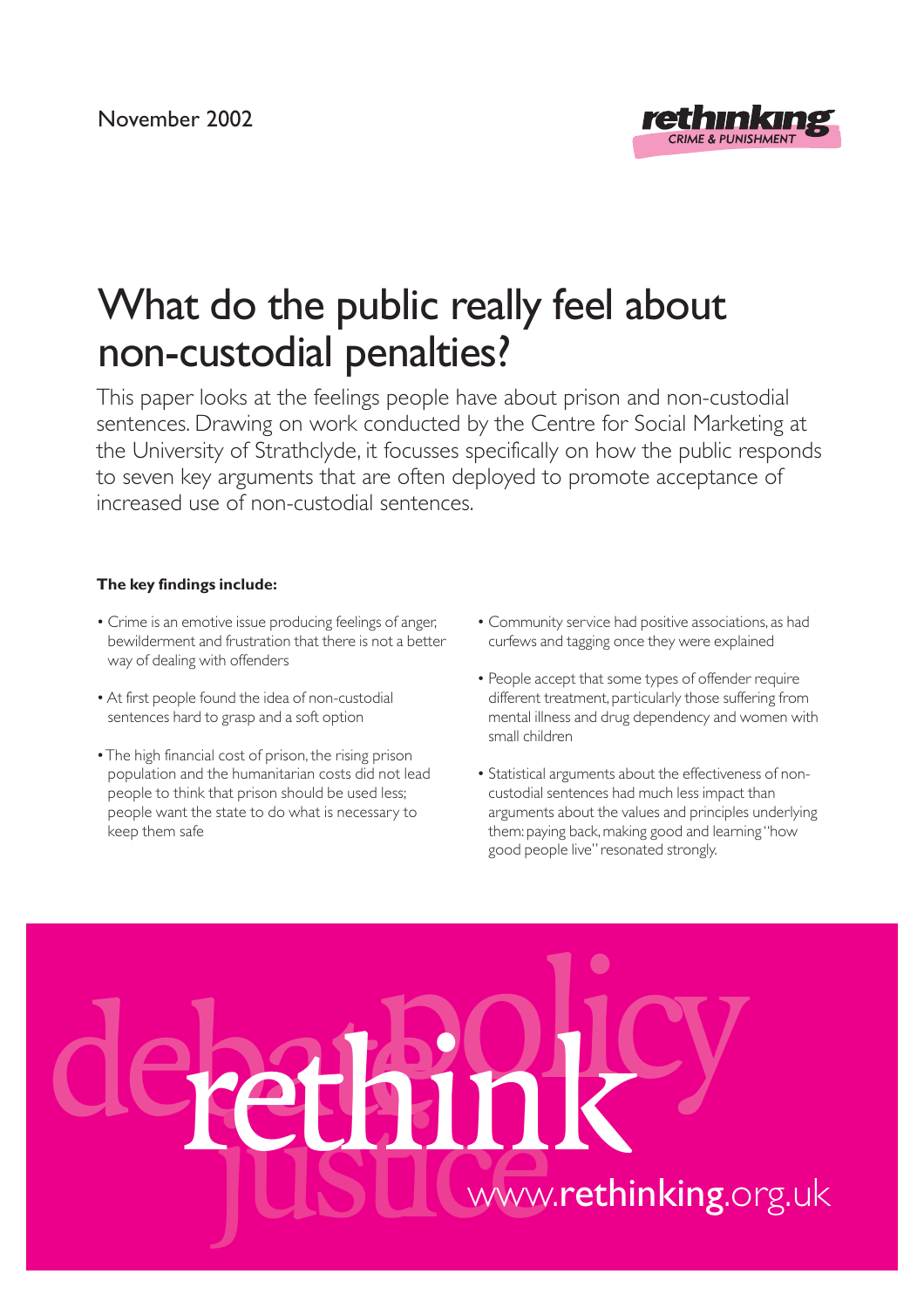## "It certainly is about punishing people, but it is also trying to rehabilitate them so they can learn from the mistakes they made"

#### **The Methods**

Twelve focus groups were conducted across Scotland and England quota-sampled by age, gender and newspaper readership ('broadsheet','bluetop' and 'redtop').Various stimulus materials were used to trigger discussion, including newspaper articles and show-cards containing words and phrases relating to non-custodial sentences and representations of the seven arguments.

#### **Feelings about punishment**

Feelings about crime and punishment were both contradictory and complicated. Crime was a deeply emotive issue for people, particularly those who had lived in the same area for many years and perceived its fabric being eroded by vandalism, burglary, drug and street crime and a general "loss of neighbourliness".To some extent these feelings were wryly recognised as unrealistic nostalgia for the golden 'Dixon of Dock Green' age. Nonetheless, many felt society was trapped in an irreversible decline which criminal justice institutions were powerless to stop.These views led to feelings of anger and bewilderment which translated, at the most immediate level, into a demand for tougher, harsher responses to crime. However, many respondents also perceived that simply punishing people was not enough.

There was a frustrated feeling, among the more liberal respondents in particular, but also among harder line tabloid readers, that there had to be a better way of doing things; sentencing had to prevent crime and tackle its causes, otherwise it did no more than "take bad people off the streets for a while":

"*It's all very well taking out your anger or revenge on someone who's committed a crime, but if that doesn't then stop ten other people from doing the same crime, then it's a complete waste of time*"

"*It certainly is about punishing people, but it is also trying to rehabilitate them so they can learn from the mistakes they made*"

(Males, 18-34, Blue-top, Dunstable)

For respondents who perceived crime primarily as a problem of individual deficiencies, this translated into a feeling that punishments needed to instil the "right values" of morality and discipline, and to tackle the

problem of "bad families, bad parenting". For more liberal-minded respondents who tended towards structural explanations for the causes of crime, it meant education, diversions for young people, and jobs.At the same time, the notion that criminals should have access to services and opportunities ahead of "honest, hardworking folk" felt iniquitous.The overwhelming feeling for many respondents was one of frustration at being able to recognise the contradiction in these views, but being unable to see a way to resolve them.

#### **Feelings about non-custodial sentences**

Immediate responses to the concept of non-custodial sentences tended to be negative, for two main reasons. First, respondents found the concept hard to grasp.The range of options it covers, some of which were unfamiliar, rendered it weak next to the simple and powerful symbol of prison. Immediate responses were to define noncustodial penalties in terms of what they do not, rather than do, represent – "you don't go to prison","you are not in custody".The difficulty was compounded by the proliferation of options covered by the term 'noncustodial sentences'. Secondly, non-custodial penalties have a soft image – "getting away with it","easy on the individual" and "the easy way out" were common immediate reactions.

However, further discussion revealed a more complex picture and a number of benefits emerged, which varied slightly with the different types of sentences.'Community service' was the best known of the different penalties presented to respondents, and although initially derided as "criminals getting away with it by doing a bit of gardening", it also had positive associations."Helping other people","cleaning graffiti off the wall" and "clearing out canals and things" resonated with respondents' concerns about the crime that most upset them – that which eroded the quality of life in their local neighbourhoods. Community service also has the emotionally satisfying symmetry of making offenders "put back into the community what they've taken out" (Female, 35-54, Blue-top, Newcastle), as well as the potential to instil values such as discipline, a taste for hard work, and a sense of pride:

"*A lot of them probably haven't worked before and now they've got a little job..*."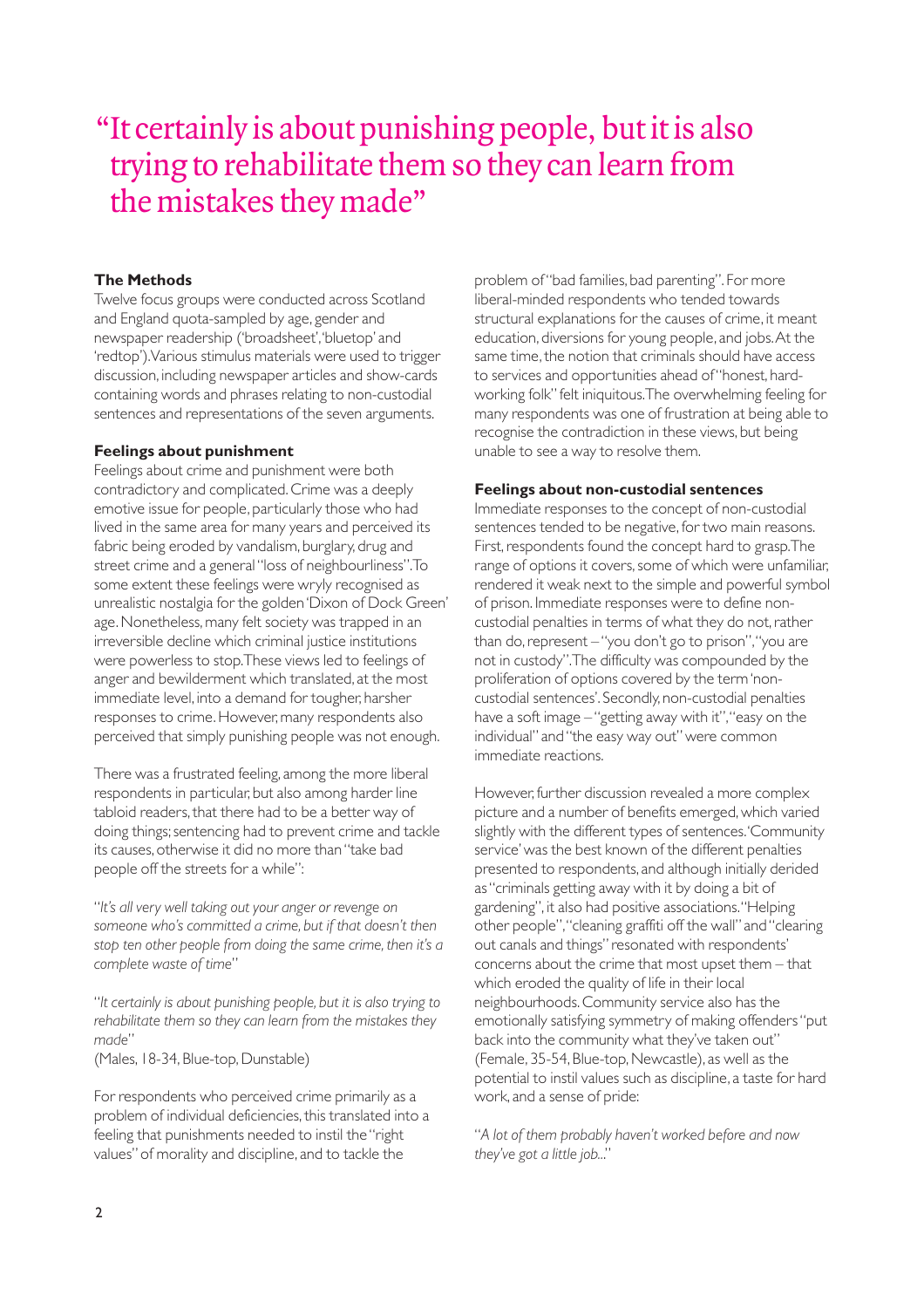# "There's no point in putting somebody in a building just to punish them, and let them come out no better"

"*They might get a little bit of enjoyment from the job and they might get a bit of pride from what they are doing."*

*"Self-esteem them up.*"

"I*f they've done nice flowers.*"

"*Yes and then a little toerag comes along and pulls all their flowers out they might think God...*" (Females, 18-34, Red-top, Newcastle)

Some of the newer non-custodial sentences such as curfew and tagging were less familiar. However, when these were explained, respondents welcomed the idea of restricting liberty and privileges, as well as the capacity to impact on an offender in a personally meaningful way:

"*I can imagine it might embarrass youngsters to think that they are tagged.* "

"*Yes, if they had to be tagged and home at six o'clock, that would be hard for a young person not to be out every night with their friends*"

(Females, 55-74, Red-top, Dunstable)

#### **Response to arguments about custodial and non-custodial sentences**

#### (i) The high cost of prison

Messages about the cost of prison (e.g.'It costs £25,000 to keep one person in prison for a year') were largely counter-productive.At face value, they had a compelling force ("But most people don't earn that a year!" Female, 55-74, Red-top, Dunstable), but this shock did not translate into a demand for less use of prison. Instead, the price tag simply reinforced the popular view that prisons were full of unnecessary luxuries, and provoked the retort that "they should take away the televisions". More considered discussion revealed that respondents were not necessarily angered by the notion that punishment costs a lot of money, recognising that essential public services are expensive. In this context, financial arguments about prison risk being interpreted as government excuses to cut costs. Respondents did not want the state to spend less (or necessarily more) on prisons – rather, they wanted the state to spend what was necessary to keep their communities safe.

"*It doesn't matter that they've got a colour telly.As long as they come away with a better character than when they went in, as far as I'm concerned that's good value for money*" (Male, 55-74, Broadsheet, Edinburgh)

#### (ii) The rising prison population

Messages about the size of the prison population were unconvincing. Firstly, unlike the cost message, the figures in themselves had little intrinsic emotive power, as few respondents had a meaningful yardstick; what size should a prison population be? Secondly, there was a flaw in the inherent assumption that the public would be shocked by a high figure. For many respondents, the high figure symbolised that something was being done, and if anything fuelled a demand for an even larger population:

"*You know if there is only 75,000 out of all those millions of people in this country, it is not a very high number is it? It just shows how few people get caught*." (Female, 35-54, Blue-top, Newcastle)

This high figure also reinforced the perception that serious crime is prevalent and must be getting worse if the prison population is projected to rise.

#### (iii) The ineffectiveness of prison

Messages about the ineffectiveness of prison had some resonance for respondents. Respondents saw a futility in constantly recycling career criminals, for whom the occasional jail sentence was a mere 'occupational hazard', through the prison system.A recurring plea from many groups was for the need to "break the cycle of crime".

*"There's no point in putting somebody in a building just to punish them, and let them come out no better"*

*"There should be a place for re-education. Surely prisons are to re-educate?"* (Males, 55-74, Broadsheet, Edinburgh)

The argument 'prison is an expensive way of making bad people worse' was particularly resonant as it also captured the notion of a critical point in an offender's career when they could harden into a career criminal or be turned back onto the straight and narrow. Respondents were receptive to the idea that keeping a petty or first-time offender out of prison could serve as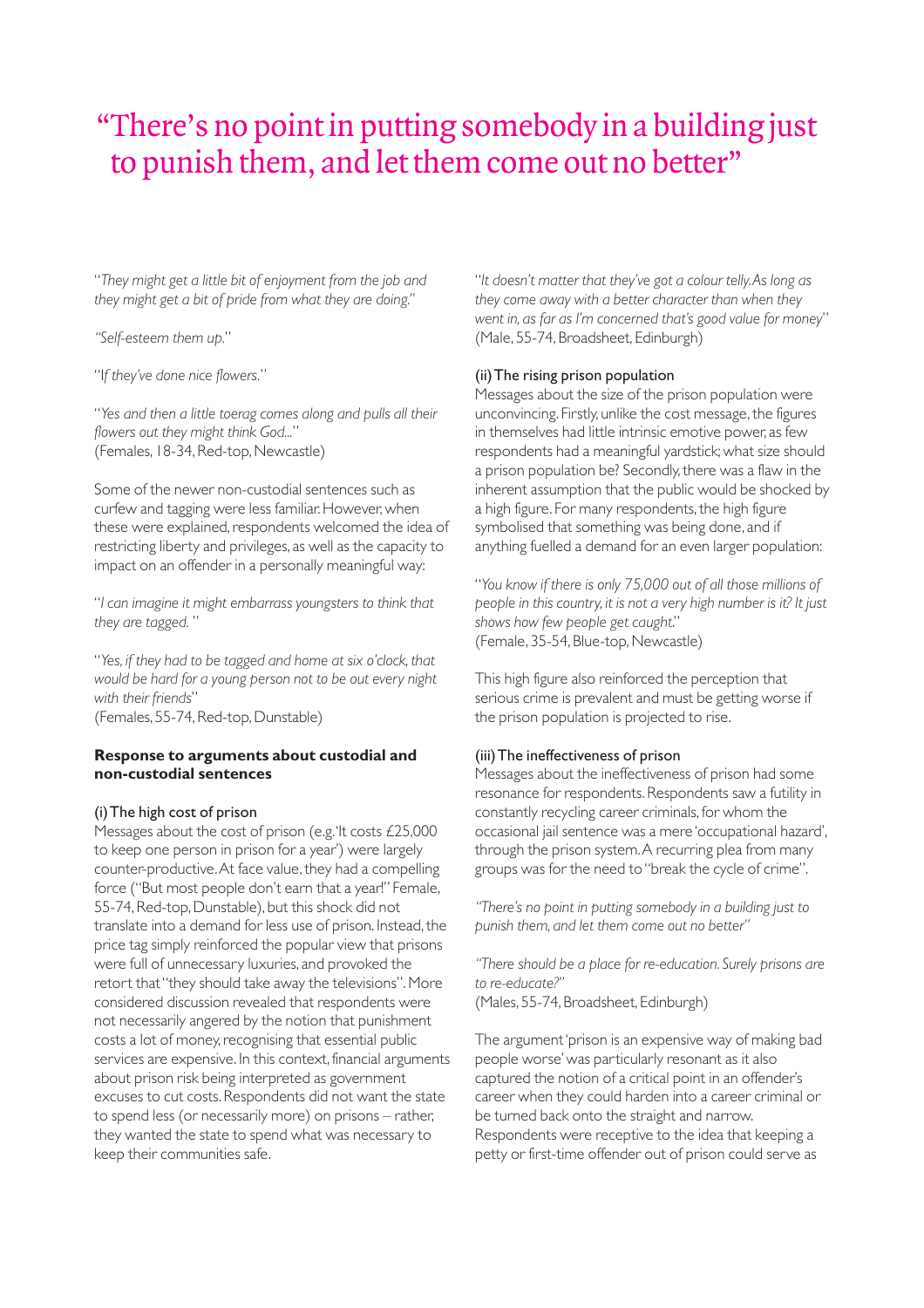# " Facing the victim', that's going round somebody's house and repairing the door you kicked in or mending the window or something."

"a second chance", providing that the offender demonstrated the capacity for improvement.

#### (iv) The humanitarian cost of prison

Humanitarian arguments triggered surprisingly harsh responses from many of the groups, including broadsheet readers.They were interpreted as pro-offender and, by extension, as anti-victim, triggering cynical and angry comments about the criminal justice system being in the hands of "too many do-gooders and human rights people". Unpacking of these responses revealed that respondents believed, firstly, that prison should have a humanitarian cost, in the sense that the offender should endure hardship and suffering, just as the victim had; and secondly, that hardened offenders were unlikely to be emotionally troubled because they were "unlike normal people" to begin with.

#### (v) Some offender sub-groups require different treatment

Although humanitarian arguments in general were unconvincing, arguments that specific offender subgroups should not be imprisoned had more resonance. Respondents did readily discriminate between different types of offender and different offending circumstances. The most salient distinctions made were being between the hardened criminal and the first time offender and between the deliberate offender and the offender not in full possession of their faculties, particularly the mentally ill and the drug-user driven to offend by the demands of their addiction.Almost all respondents, including tabloid readers, adopted 'liberal' positions on the issue of drug crime, and felt strongly that drug users should be treated rather than punished.There was also a feeling that while women offenders per se should not be treated differently from men, the damage likely to be inflicted on children by having their mother in custody might argue against imprisoning the mothers of young children.

#### (vi) The effectiveness of community sentencing

Statistical arguments about the effectiveness of community sentences (eg.'Probation is more effective than prison – 20% more effective in reducing reoffending') had little meaning for respondents. Respondents were sensitive to the highly politicised nature of the crime debate, and regarded any use of statistics as spin.A few respondents were also quick to point out that this was potentially a meaningless 'applesand-oranges' comparison.

"*But what's behind that? Who are put on probation? Are they youngsters with a drug problem that can be pushed in a different direction? They are obviously not hardened criminals, well I would think.*" (Female, 35-54, Blue-top, Newcastle)

#### (vii) The values and principles of non-custodial sentences

While arguments about the effectiveness of noncustodial sentences had little impact, arguments about the values and principles underlying them ("Paying back to society","Offenders should apologise to their victim", "Community sentences help offenders to make amends to the victims of their crime") resonated strongly with respondents.They talked of the importance of "making good the damage" to victims and society, both in a financial and an emotional sense, and of the victim's need for what one respondent described as "closure".They also responded warmly to the idea that, in facing up to the consequences of their crimes, offenders might learn other values such as hard work, respect, and an appreciation of "how good people live".

" *Facing the victim', that's going round somebody's house and repairing the door you kicked in or mending the window or something.*"

"*And you try and sort of heal the pain, or whatever.'Get it off my chest.* " (Males, 35-54, Broadsheet, Newcastle)

The concept of 'restorative justice' was introduced into the group discussions at this point. Interestingly, despite none of the respondents having previously heard the term, it evoked an immediately positive response:

"*I don't know what it means…A good word…Like a second chance*" (Female, 18-34, Red-Top, Newcastle).

'Justice' summarised notions of fairness and truth, while 'restore' was interpreted as putting things right, fixing the damage or righting a wrong.These were the very values respondents wanted their criminal justice system to embrace.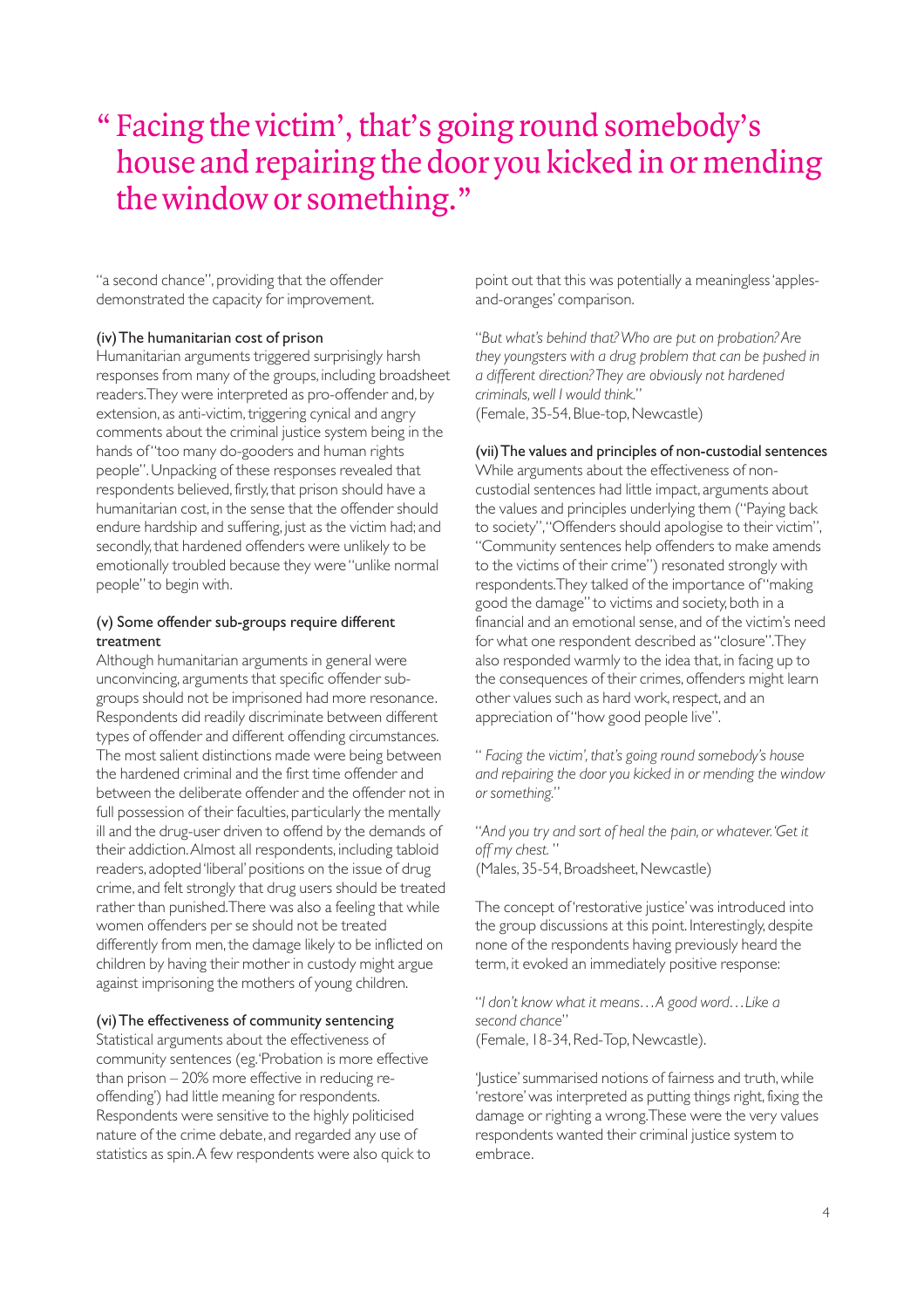## "There is a need to address the weak image of noncustodial sentences. Our research suggests that this is unlikely to be achieved with statistical claims"

#### **Conclusions**

The research lends further support to the notion that, despite appearing superficially punitive, public views and needs regarding sentencing are complex and sophisticated. It demonstrates the importance of understanding what punishment, and the language surrounding it, really means to people, the importance of getting beneath the opinion polls.

Barriers to increased acceptance of non-custodial sentences are plentiful but not insurmountable. Firstly, there is a straightforward awareness-raising task. For example, many respondents in our research knew little about curfews and tagging, but were interested in and positive about their potential use as non-custodial sentences.

Second, the research sheds light on what might convince the public that non-custodial sentences can deliver as well as, if not better, than prison.The findings suggest that non-custodial sentences fulfil for the public important symbolic and emotional functions: they can embarrass and shame (the youngster curfewed in the house; the hard man picking up litter in the park), and are able to offer a 'second chance' to offenders to prove, and improve, themselves. Notions of 'paying back','facing one's victim' and 'restorative justice' have particular power and resonance.

Third, there is a need to address the weak image of noncustodial sentences. Our research suggests that this is unlikely to be achieved with statistical claims about reoffending rates. Instead, there is a need to emphasise the values that underpin non-custodial sentences, and to create powerful narratives and exemplars which illustrate their potential. It was notable in the focus groups that when people could relate abstract arguments about noncustodial sentences to real-life stories they had read or heard about in their own communities, the discussion came to life. Labelling is also likely to have a small but important role to play here.'Non-custodial sentence' is an imprecise and empty phrase; it also reinforces the notion of custody as the normal response to crime. Consideration should be given to building a single concept of 'community penalty' or similar, and to communicating this clearly.

Fourth, certain messages are more resonant with the public than others.The ineffectiveness of prison, and in particular the futility of recycling hardened criminal through the prison process seem to strike a chord. On the other hand, messages about the humanitarian cost of prison risk being labelled 'pro-offender', and economic and numerical arguments are not compelling. In essence, people did not seek fewer or more offenders in prison, or a bigger or smaller prison budget, but they seek to feel safer.

Most importantly, there is a need to ensure that noncustodial sentences really are capable of delivering the benefits valued by the public and other stakeholder groups. In marketing terms, it is pointless to focus on promotion if the product is poor. For the public to be emotionally persuaded that non-custodial sentences work, they must work in reality.Widespread and high quality provision of non-custodial sentencing options is needed, backed by the resources to make this happen.